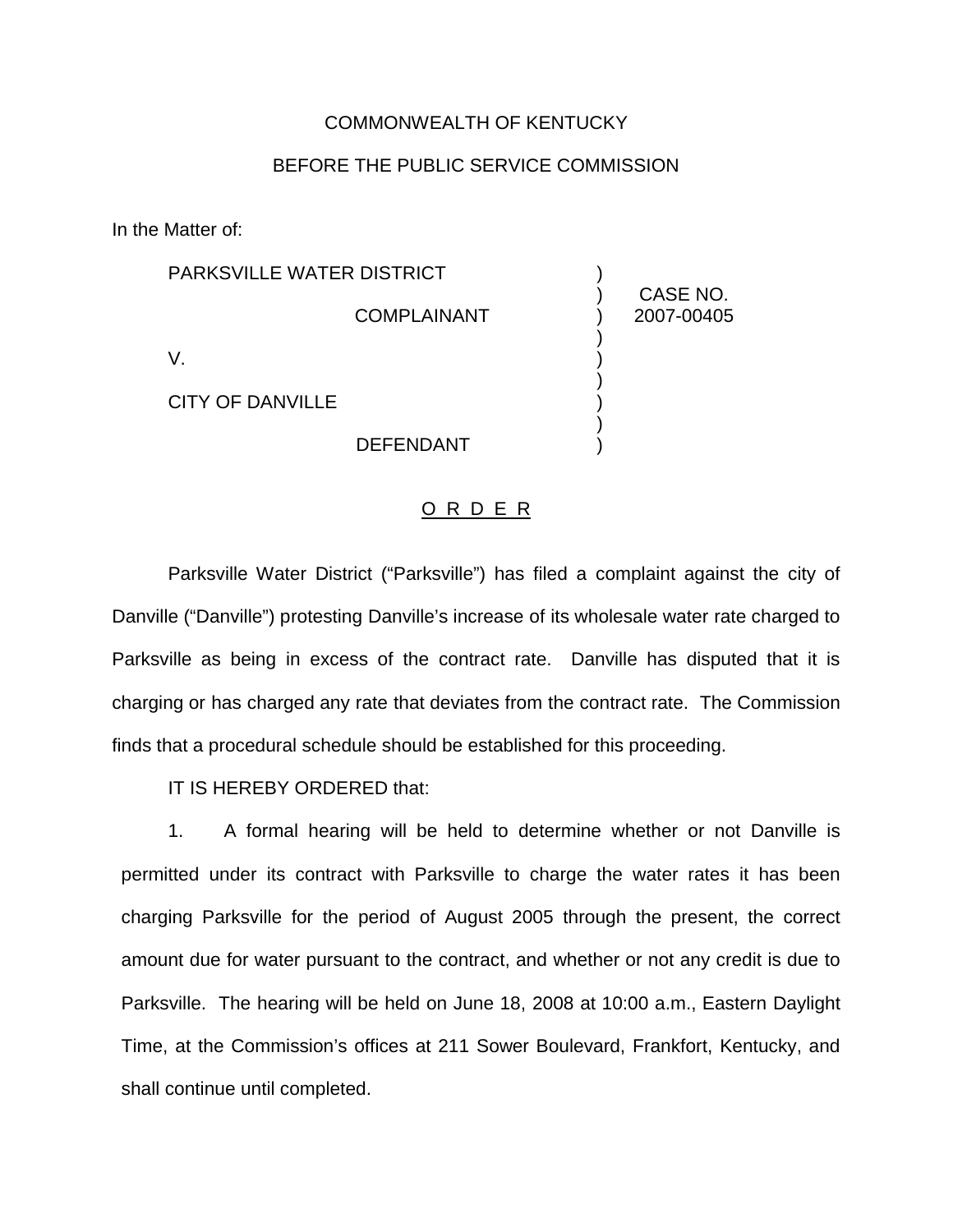2. Each party may, on or before April 18, 2008, serve upon the other party a request for production of documents and written interrogatories. Such requests for documents and interrogatories shall be answered no later than May 2, 2008. Issuance of and any response to any request for production of documents and written interrogatories shall be made in accordance with Kentucky Civil Rules and shall comply with the following procedures:

a. Responses to requests for information shall be appropriately bound, tabbed and indexed and shall include the name of the witness responsible for responding to the questions related to the information provided, with copies to all parties of record and 8 copies to the Commission.

b. Each response shall be answered under oath or, for representatives of a public or private corporation or a partnership or association or a governmental agency, be accompanied by a signed certification of the preparer or person supervising the preparation of the response on behalf of the entity that the response is true and accurate to the best of that person's knowledge, information, and belief formed after a reasonable inquiry.

c. Any party shall make timely amendment to any prior responses if it obtains information which indicates that the response was incorrect when made or, though correct when made, is now incorrect in any material respect.

d. For any requests to which a party fails or refuses to furnish all or part of the requested information, that party shall provide a written explanation of the specific grounds for its failure to completely and precisely respond.

-2- Case No. 2007-00405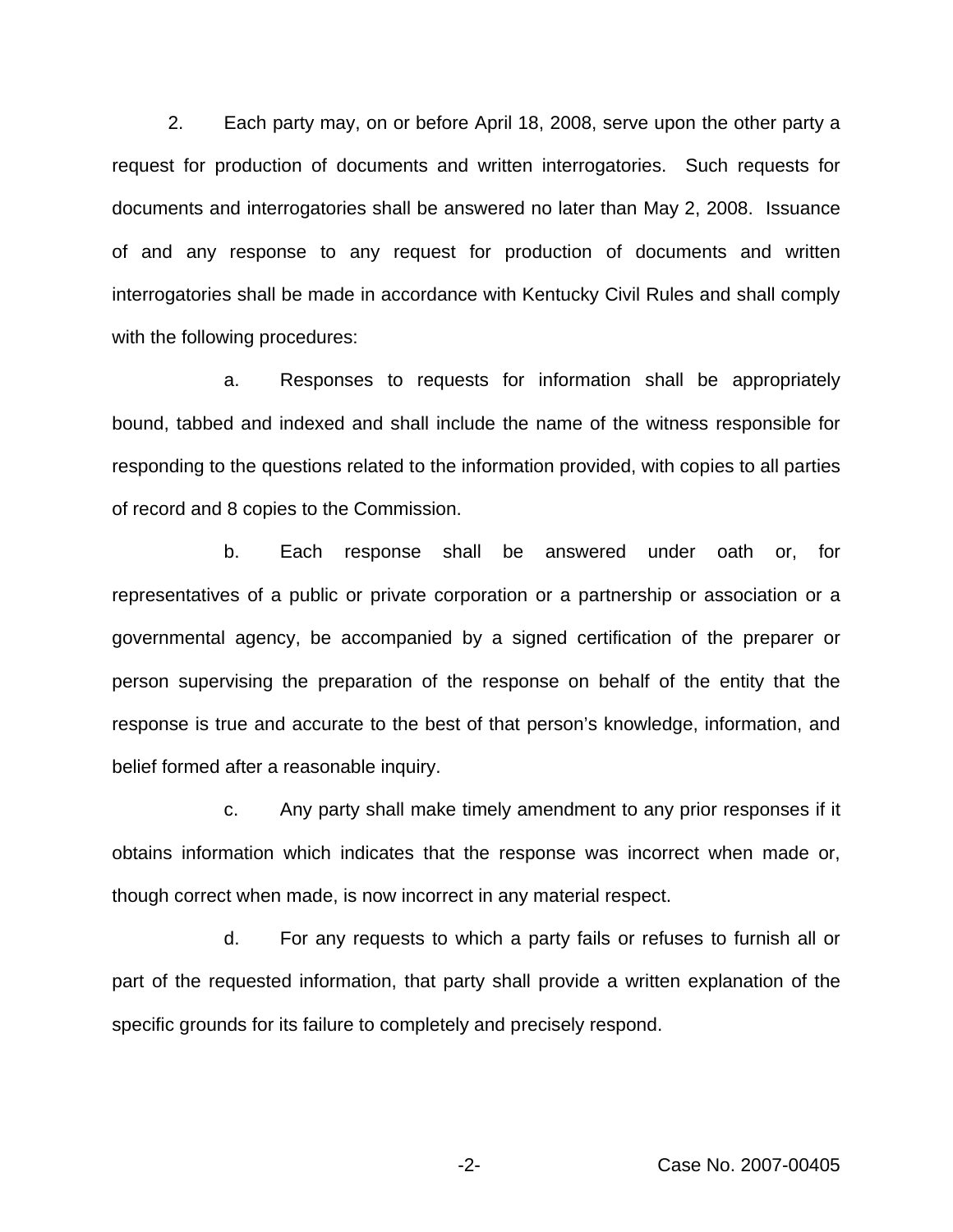3. Each party shall, no later than May 23, 2008, serve upon the other party a list of the witness's expected testimony.

4. Each party shall, no later than May 23, 2008, serve upon the other party a list of witnesses that it expects to call and a brief summary of each witness's expected testimony.

5. The parties shall file with the Commission any preliminary motions in this matter no later than May 30, 2008.

6. The scope of the scheduled hearing shall be limited to those issues relating to whether or not Danville is permitted under its contract with Parksville to charge the water rates it has been charging Parksville for the period of August 2005 through the present, the correct amount due for water pursuant to the contract, and whether or not any credit is due to Parksville.

7. Opening statements will be permitted at the scheduled hearing in this matter but shall not exceed 5 minutes in length.

8. Copies of all documents served upon any party shall be filed with the Commission, as stated above.

9. Motions for extensions of time with respect to the schedule herein shall be made in writing and will be granted only upon a showing of good cause.

10. Service of any document or pleading shall be made in accordance with Administrative Regulation 807 KAR 5:001, Section 3(7), and Kentucky Civil Rule 5.02.

-3- Case No. 2007-00405